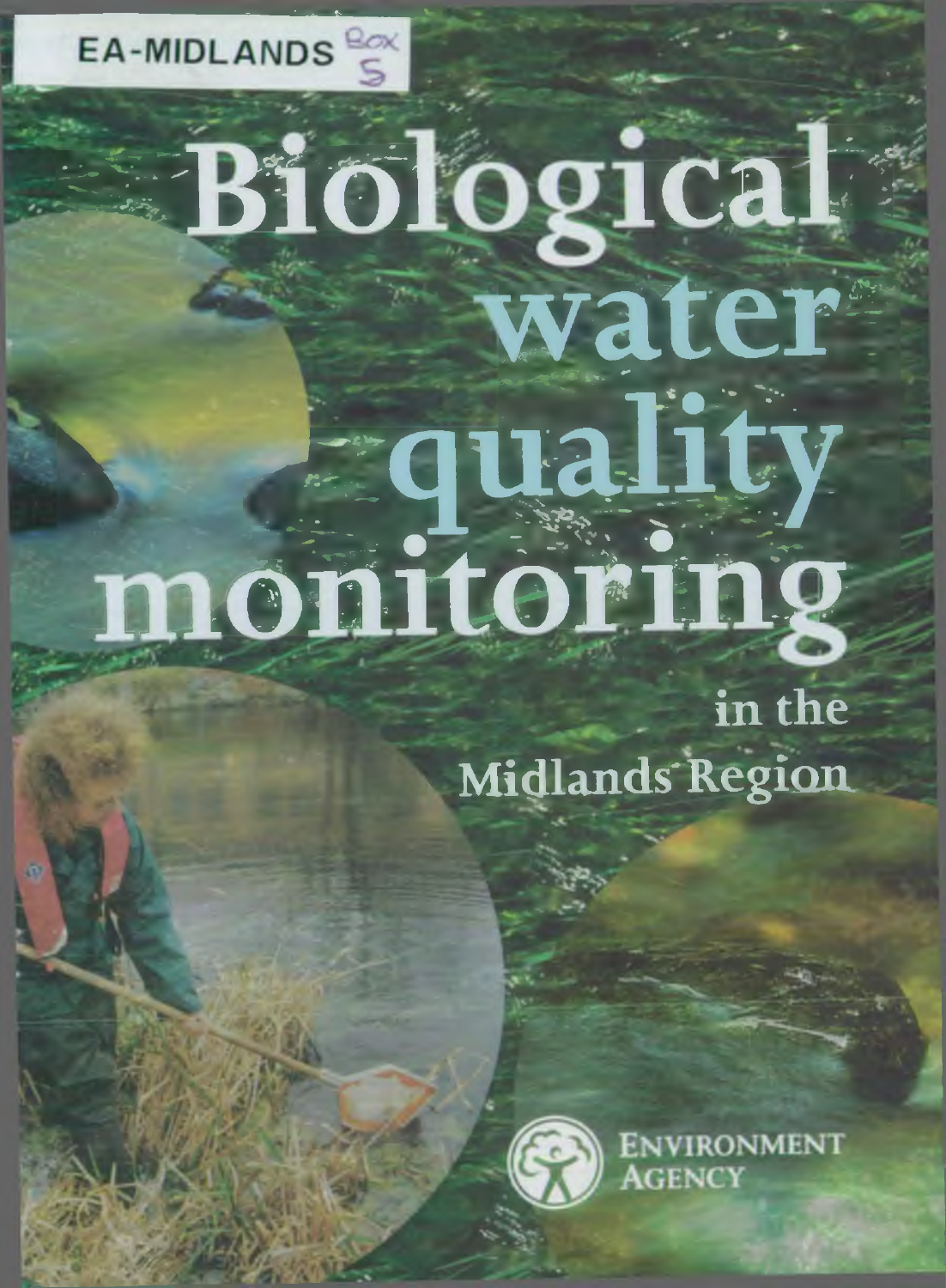

### Protecting **environment**



The Environment Agency's main aim, as set out by the Environment Act 1995, is to protect and enhance the environment and to help achieve sustainable development. To do this, the Agency must take an integrated approach, considering the impact of substances and activities on all environments and natural resources.

The Agency has specific duties to gather information so that it can assess the general state of the environment and take measures to

control pollution. It also has a duty under the Water Resources Act 1991 to monitor the extent of pollution to controlled waters. Biological monitoring of the aquatic environment is an integral part of these duties.

Most commonly, biological monitoring detects changes in the population structures of living organisms that occur when an ecosystem is subjected to pollution or other types of environmental stress.

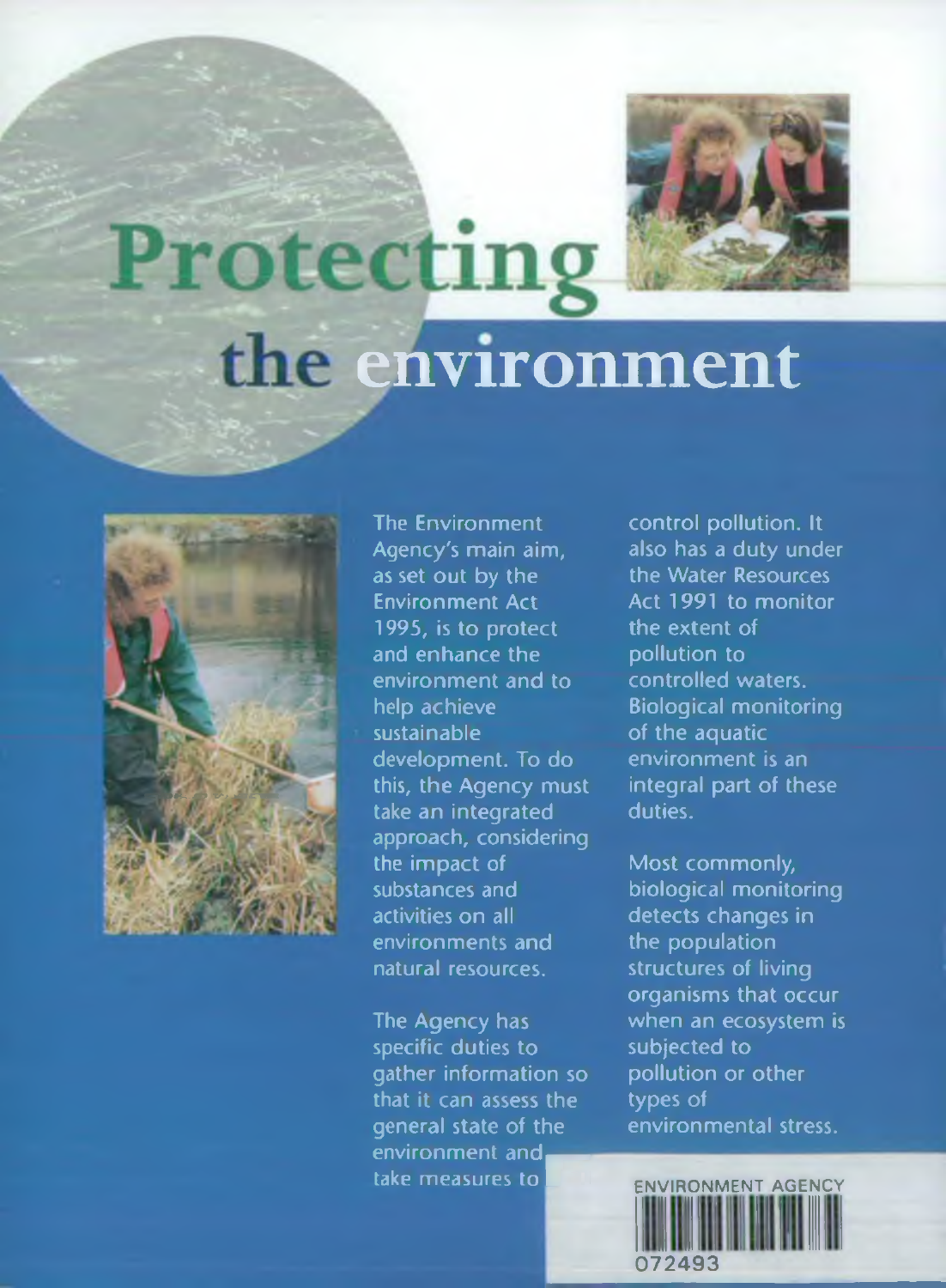

### Organisms used in **biological monitoring**

Biologists in the Midlands Region typically carry out surveys involving sensitive indicator species of both animals and plants to assess changes to their environment.

#### Animals (macroinvertebrates) \_\_\_\_\_

Macroinvertebrates are the small animals found in rivers, which are visible to the naked eye. These include insect larvae such as mayflies, damselflies and caddis flies together with snails, shrimps and worms. These animals tell us about the environmental quality of rivers. They are unable to move very far and respond to everything contained in the water. This includes pollutants that occur only infrequently or at very low levels and which can be easily missed by chemical sampling.

There are three common ways in which pollution affects macroinvertebrates:-

- **toxic pollutants** (eg. metals in acid mine drainage) which are poisonous and kill the animals directly.
- **organic pollutants** (eg. sewage and slurry) which although not always poisonous themselves, kill invertebrates indirectly because they cause the proliferation of microbes like bacteria and fungi that feed on these substances. These microbes use up the oxygen in the water, as they degrade the organic material, so that the level becomes too low for many invertebrate species to survive.
- **physical problems**, the most common of which are fine particles in suspension (eg. dredging silts), which even if inert, can kill animals by smothering their habitat or by blocking their gills.

Combinations of these three effects are common, for example sewage effluent is mainly organic matter, but it contains ammonia which is toxic, and fine particles which cause siltation. Detergents and oils cause damage because of their physical and toxic effects.

animals vary in their whilst-blood worms of animals vary in their whilst blood worms of animals where the stat<br>calerance to pollution. The thirt where there is tolerance to pollution.<br>Each species thrives best under a different<br>range of environmental conditions, and checks on the<br>knowledge about this is macro-invertebrates. knowledge about this is used to assess the example, most mayflies overall condition and stoneflies need well below heat four rivers. and stoneflies need well

Different groups of oxygenated water,<br>
animals vary in their whilst-blood worms can very little oxygen. By<br>using this knowledge and carrying out regular<br>checks on the the Environment conditions in a river. For Agency can monitor the<br>example. most mavilies overall condition and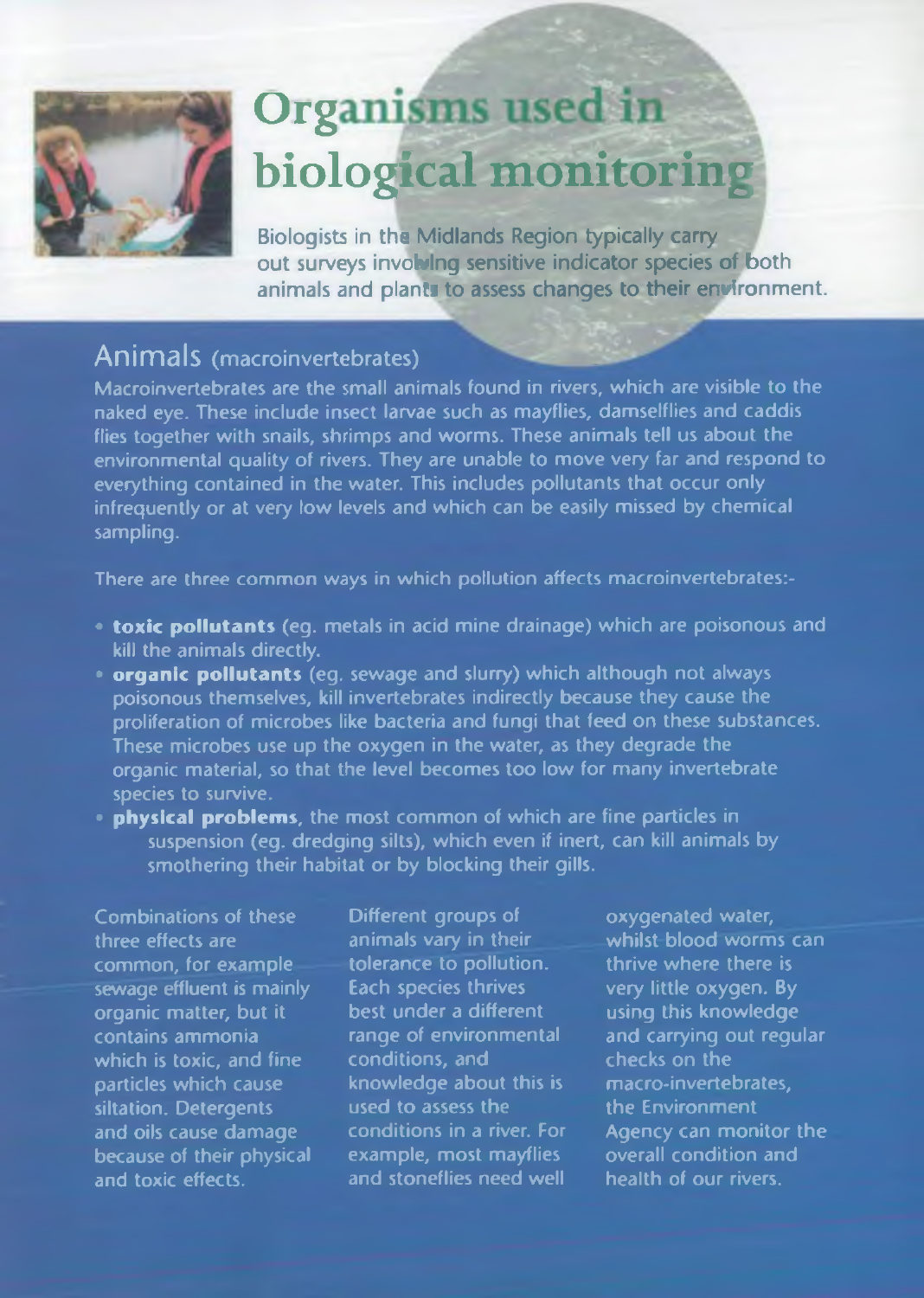# **Sampling**

The standard sampling methods used by the Environment Agency have been developed in collaboration with the Institute of Freshwater Ecology (IFE), (now the Centre for Ecology and Hydrology CEH). These methods ensure that all data, and the information derived from it, are comparable and of good quality.



For monitoring overall ecological quality, we select sites which are typical of the stretch of river being assessed. Each sample will include animals collected from all the different habitats at the site, such as areas of gravel, silt and different types of weed beds. In shallow water, we use a pond-net, while in deeper water a dredge is more

suitable. Samples are often collected in more than one season, so that we can take account of seasonal variations when analysing the results. We follow standard procedures to assure the quality of the data; these are supported by training and internal analytical quality control (AQC) and independent external audits.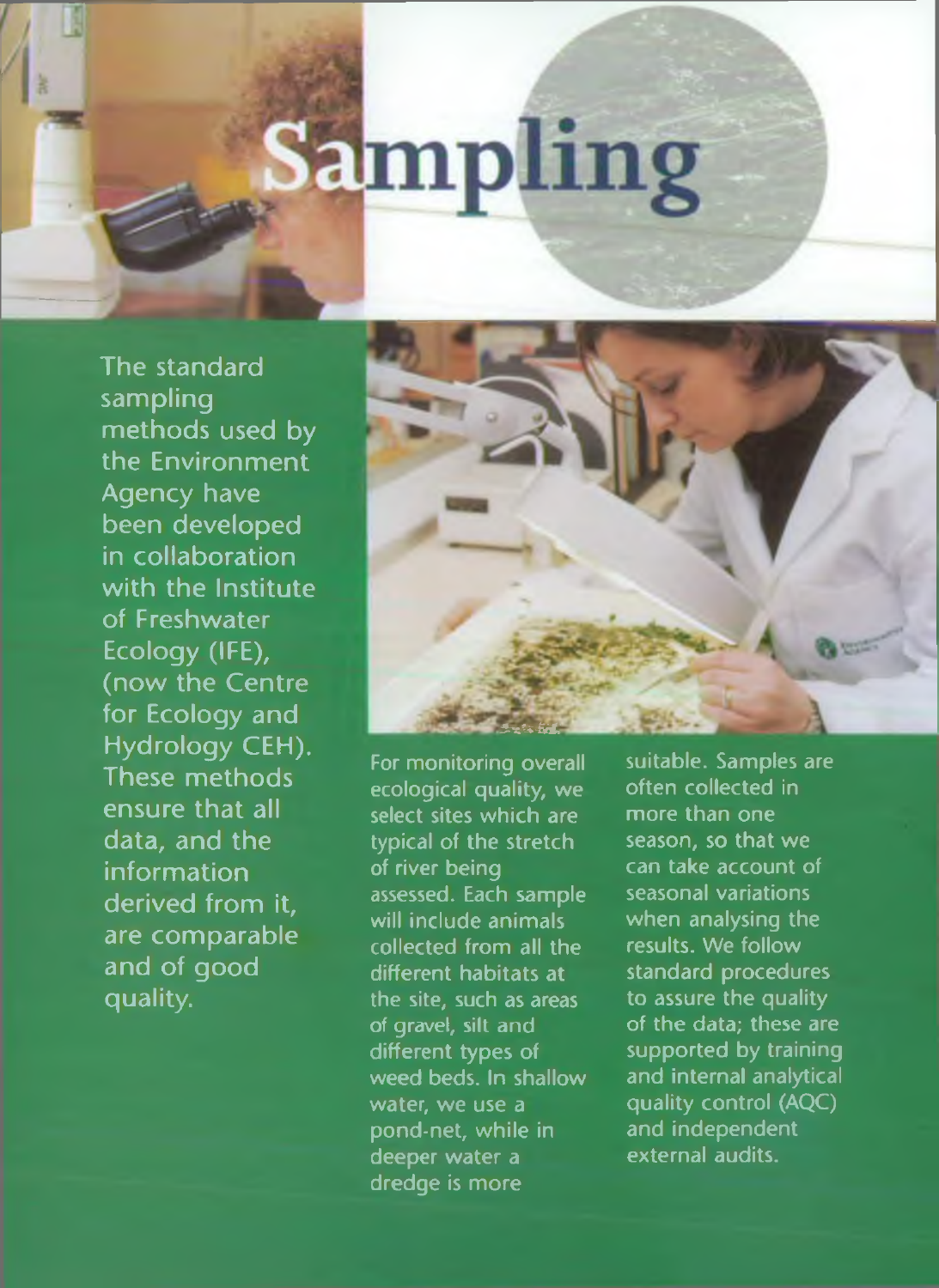### The **BMWP** score system



This system was devised by the Biological Monitoring Working Party (BMWP) for the 1980 Water Quality Survey of England and Wales. It is widely accepted as a simple means of assessing biological quality.

A number is allocated to each invertebrate taxon (taxon, plural taxa, are terms which cover animals identified to species, family or any other required level), based on its tolerance to organic pollution, from one (tolerant) to ten (sensitive). For example, most mayfly and caddis larvae score ten, water beetles five, snails three, and worms one. Summing the values for each taxon found in *'* the sample gives the BMWP score for a site. The Average Score Per Taxon (ASPT) is an index of organic pollution. It is the BMWP score divided



by the number of scoring taxa (macroinvertebrate taxa used to determine the BMWP score) in the sample, and represents the average sensitivity of the taxa found. It is more reliable than other biological indices because it is less affected by sampling effort and the presence or absence of a few rare taxa, (sometimes caused by habitat disturbance).

The number of scoring taxa is used as a general index of pollution, including organic, toxic, and physical pollution, such as siltation. A large number of taxa indicates a rich community and a healthy environment; a low number may indicate pollution.

We use these indices to detect and evaluate changes in river quality at monitoring sites, as well as differences between similar sites on the same stretch of river. We could use these indices to determine whether an effluent discharge or pollution has a detrimental effect by comparing conditions upstream and downstream from it.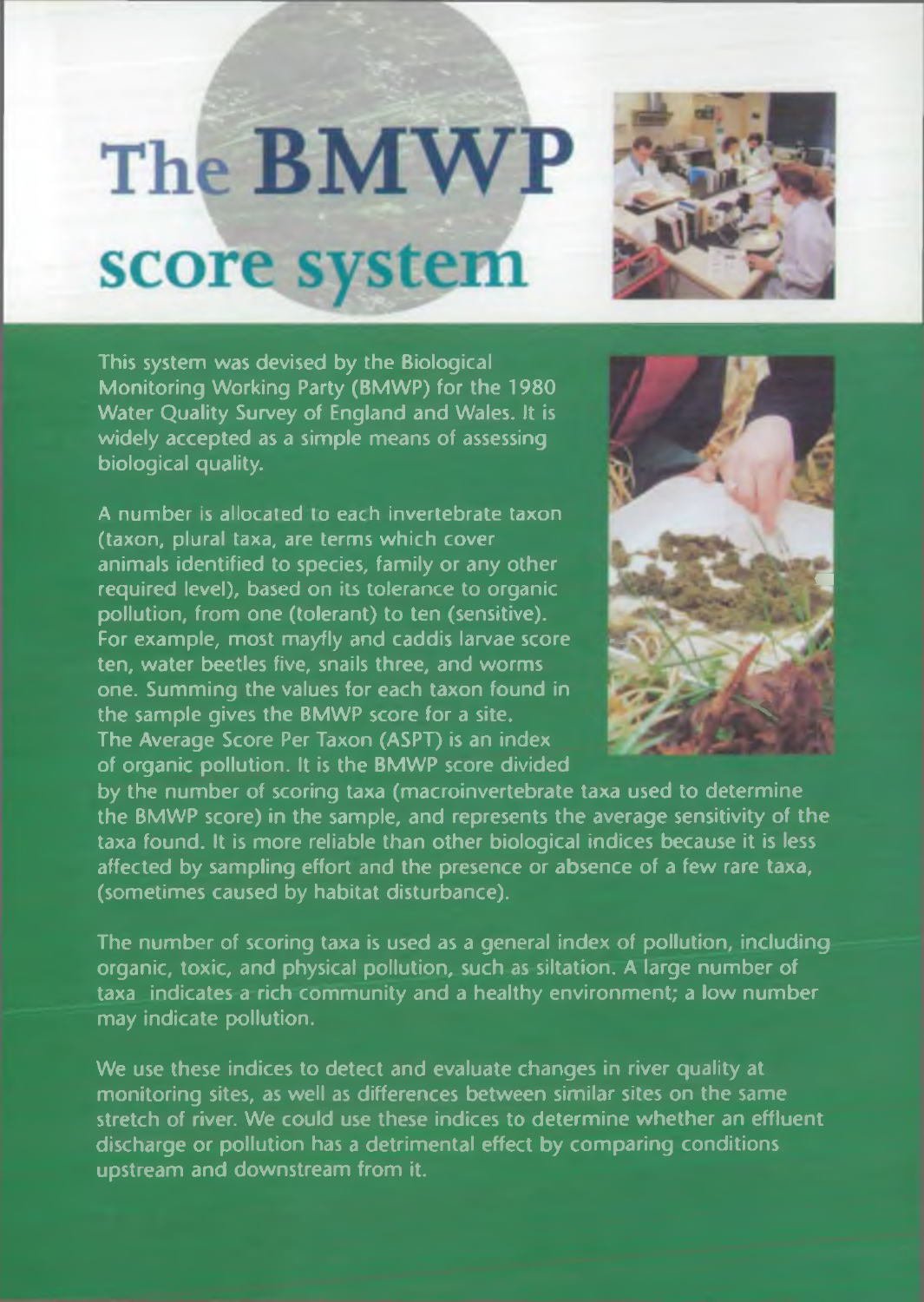## **RIVPACS**

Some types of river support a richer invertebrate community than others because of natural differences such as the nature of the stream bed or flow

regime So the BMWP-scores and numbers of taxa in samples from different sites can differ widely, irrespective of water quality. The Environment Agency uses the computer programme RIVPACS (River Invertebrate Prediction And Classification System) developed by the IFE to take account of these natural differences, so that we can compare all sites in terms of their biological quality.

RIVPACS has been developed over the last twenty years. Computer analysis was used to classify the macro-invertebrate communities associated with different river types. This was based on surveys of the macro-invertebrate species and environmental characteristics at 614 reference sites with limited human impact throughout Britain and 70 in Northern Ireland. RIVPACS III for Britain can be purchased from the

Institute of Hydrology. From a site's physical and chemical characteristics, RIVPACS can predict the BMWP-score, ASPT and number of taxa that a standard sample would have if the river was unpolluted and undisturbed. The difference between the reference value of an index predicted by RIVPACS and the value derived from a standard sample indicates the impact caused by pollution or habitat degradation. These differences are

expressed as the observed value divided by the predicted value, and are known as Environmental Quality Indices (EQIs).

If the EQI is approximately equal to or greater than one (i.e. the observed value matches or exceeds the predicted value), the biological quality is deemed to be very good. As the value drops below one, it indicates progressively poorer biological quality.

Macrophytes are water or marsh plants that are visible to the naked eye, including macroscopic algae such stoneworts and blanketweed. Macrophytes can be submerged, emergent or floating and either rooted in the sediment or free floating. They are useful for pollution monitoring, complementing the information derived from macroinvertebrate surveys.

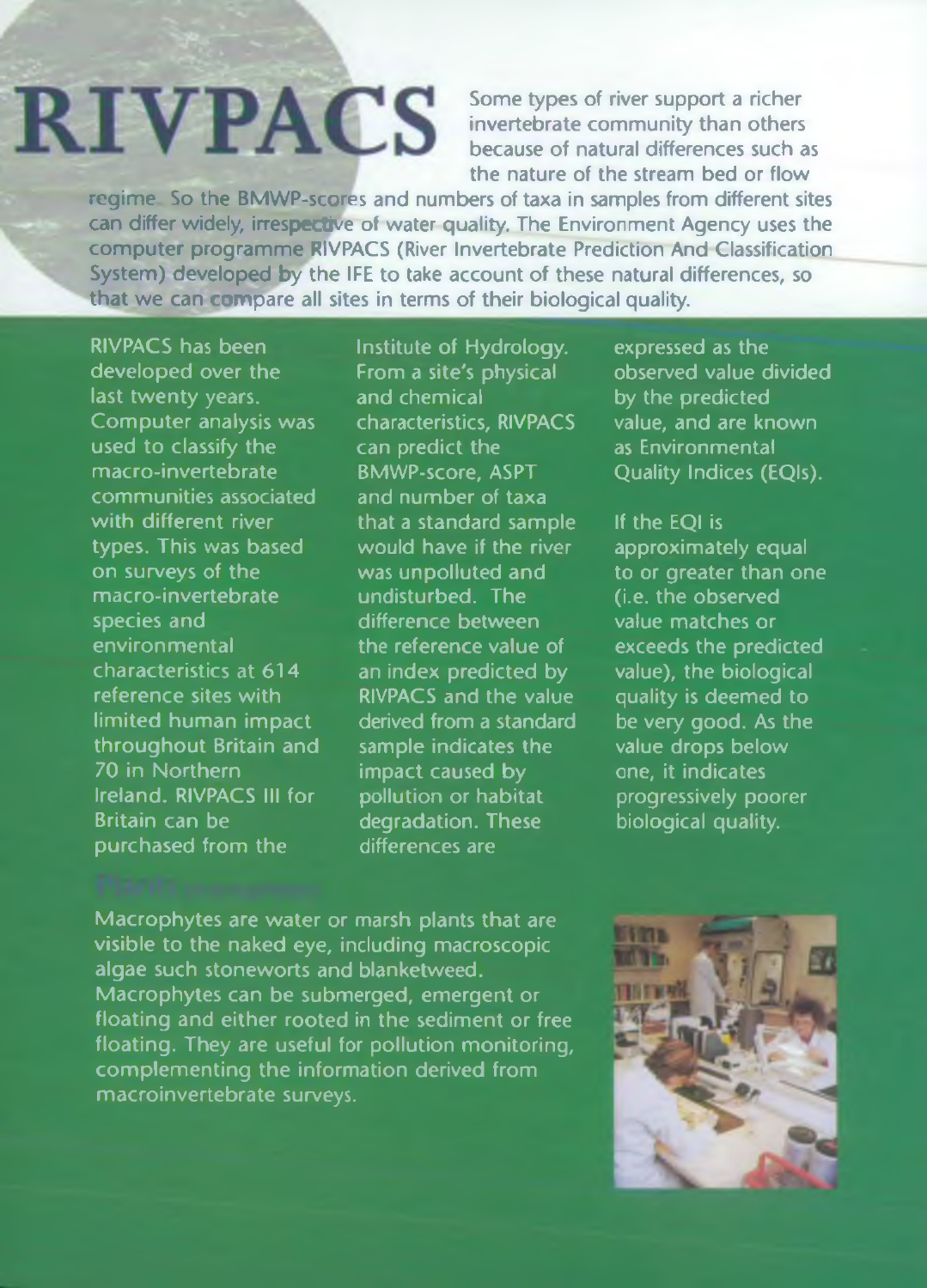### **Aquatic macrophyte monitoring**

Macrophyte surveys provide visible evidence of 'undesirable disturbances' to the ecosystem, because plants respond more directly to inorganic nutrients than macro-invertebrates; different plant species vary in their preferences for nutrients from both water and sediment and reflect the quality of the whole river system; In floating plants respond directly to water nutrient levels.

**Eutrophication** is the enrichment of waters by inorganic plant nutrients usually compounds of phosphorous and nitrogen, causing an accelerated growth of algae and higher forms of plant life which disturbs the balance of the ecosystem or the quality of water.

Eutrophication increases overall plant cover and reduces diversity as the community becomes dominated by one or a few species that can tolerate high nutrient concentrations. There will usually be an increase in the proportion of filamentous algae, which respond rapidly to water nutrient levels. These changes may also affect amenity value and cause problems for abstractors or other water users.

Changes in the trophic status of a river can be quantified using the Mean Trophic Rank (MTR). This is a methodology that has been developed to express the impact of eutrophication in terms of a biotic score based on the aquatic plant community. Each macrophyte species has been allocated a Species Trophic Rank (STR) scores ranging from one to ten. High scoring plants are associated with waterbodies that are

low in nutrients. Low scoring plants are either tolerant of eutrophication or have no preference in their nutrient requirements. The MTR score is calculated from the STR and abundance (estimated cover classes) of each species present in a 100m stretch of river. It ranges from a theoretical maximum of ten, with higher scores indicating lower levels of eutrophication. In practice, at any site, the maximum attainable MTR is

restricted by floristic diversity and physical parameters such as flow regime, river size, geology and water chemistry.

Using the information provided by the study of macroinvertebrates and macrophytes, we can detect environmental changes in rivers and watercourses, detect pollution and identify where environmental management is improving the overall river ecology.